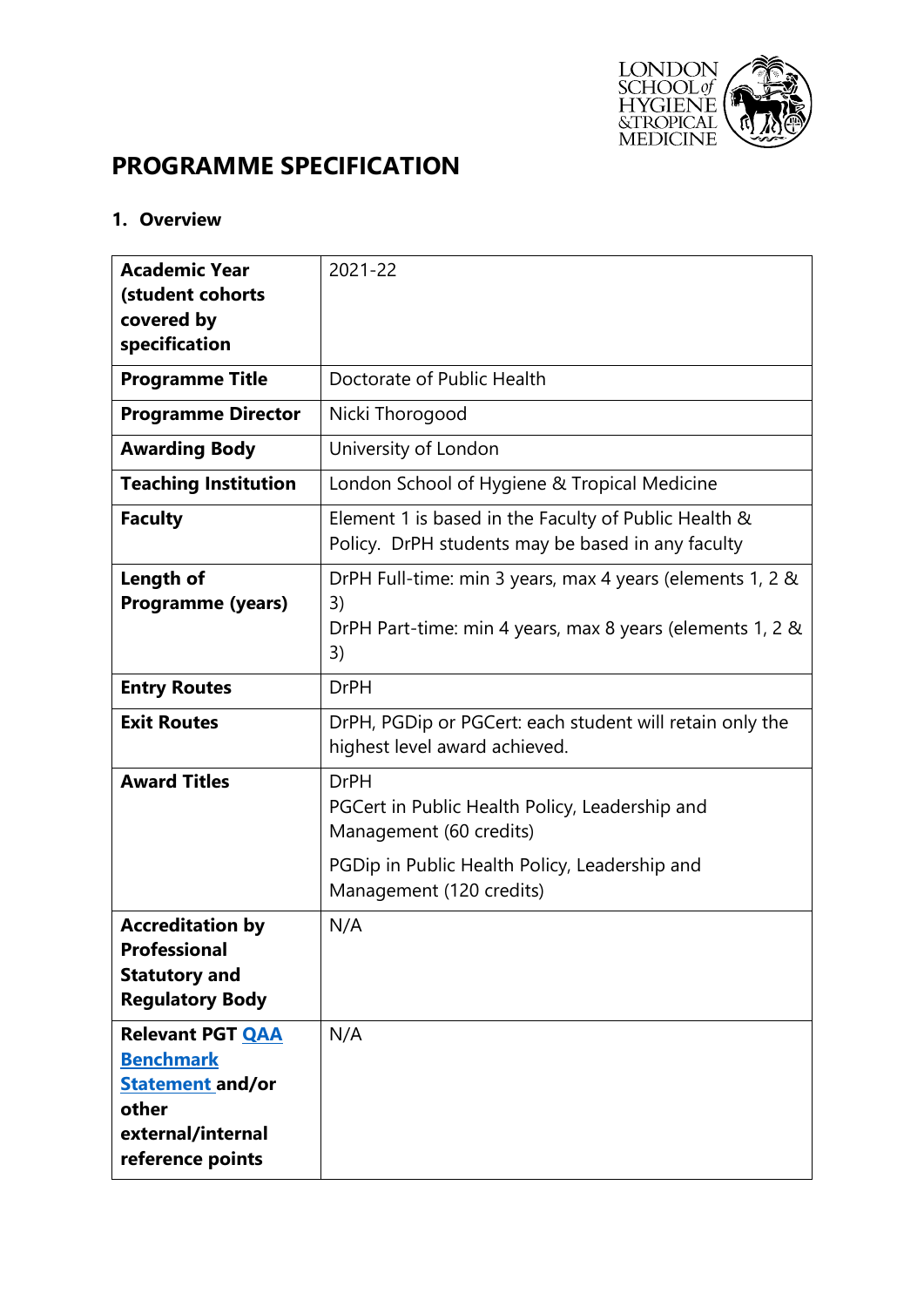| <b>Level of programme</b>                                             | Level 8 (Doctoral degree)                                                                                                                                                                                                                                                                                                                                                        |  |  |  |
|-----------------------------------------------------------------------|----------------------------------------------------------------------------------------------------------------------------------------------------------------------------------------------------------------------------------------------------------------------------------------------------------------------------------------------------------------------------------|--|--|--|
| within the<br><b>Framework for</b>                                    | Level 7 (postgraduate Masters 'M' level) of the QAA<br><b>Framework for Higher Education Qualifications in</b>                                                                                                                                                                                                                                                                   |  |  |  |
| <b>Higher Education</b><br><b>Qualifications (FHEQ)</b>               | England, Wales & Northern Ireland (FHEQ).                                                                                                                                                                                                                                                                                                                                        |  |  |  |
| <b>Total Credits</b>                                                  | <b>CATS: 60 / 120</b>                                                                                                                                                                                                                                                                                                                                                            |  |  |  |
| (PGCert/PGDip)                                                        | <b>ECTS:</b> $30 / 60$                                                                                                                                                                                                                                                                                                                                                           |  |  |  |
| <b>Mode of Delivery</b>                                               | Our ambition is to open our London campus for as much<br>activity as possible but are mindful that the outbreak of<br>COVID-19 is unprecedented and has the potential to<br>influence the delivery of education around the world for<br>some time to come. We will monitor the pandemic and<br>associated Government restrictions carefully and adjust<br>our plans accordingly. |  |  |  |
|                                                                       | As part of our response to the ongoing pandemic LSHTM<br>developed a flexible learning model allowing a switch<br>between face-to-face and digital delivery as<br>circumstances dictate.                                                                                                                                                                                         |  |  |  |
| <b>Mode and Period of</b><br><b>Study</b>                             | Full-time Registration: minimum 3 years, maximum 4<br>years Part-time Registration: minimum 4 years, maximum<br>8 years                                                                                                                                                                                                                                                          |  |  |  |
| <b>Cohort Entry Points</b>                                            | Annually in September                                                                                                                                                                                                                                                                                                                                                            |  |  |  |
| <b>Language of Study</b>                                              | English                                                                                                                                                                                                                                                                                                                                                                          |  |  |  |
| <b>Re-sit Policy</b>                                                  | https://www.lshtm.ac.uk/sites/default/files/academic-<br>manual-chapter-08a.pdf                                                                                                                                                                                                                                                                                                  |  |  |  |
|                                                                       | For students who are required to re-sit a module<br>assessment, the normal resubmission period is during<br>May with submission expected by the 1st June.                                                                                                                                                                                                                        |  |  |  |
| <b>Extenuating</b><br><b>Circumstances Policy</b><br>(Element 1 only) | https://www.lshtm.ac.uk/sites/default/files/academic-<br>manual-chapter-07.pdf                                                                                                                                                                                                                                                                                                   |  |  |  |
| Interruption of<br><b>Studies &amp; Extensions</b>                    | https://www.lshtm.ac.uk/sites/default/files/academic-<br>manual-chapter-07.pdf                                                                                                                                                                                                                                                                                                   |  |  |  |
| <b>Policies (all Elements)</b>                                        | https://www.lshtm.ac.uk/sites/default/files/research-<br>degrees-extensions-policy-and-procedure.pdf                                                                                                                                                                                                                                                                             |  |  |  |
| Programme<br><b>Description</b>                                       | The DrPH is a doctoral level qualification intended for<br>leaders and future leaders in public health. It consists of 3<br>elements.                                                                                                                                                                                                                                            |  |  |  |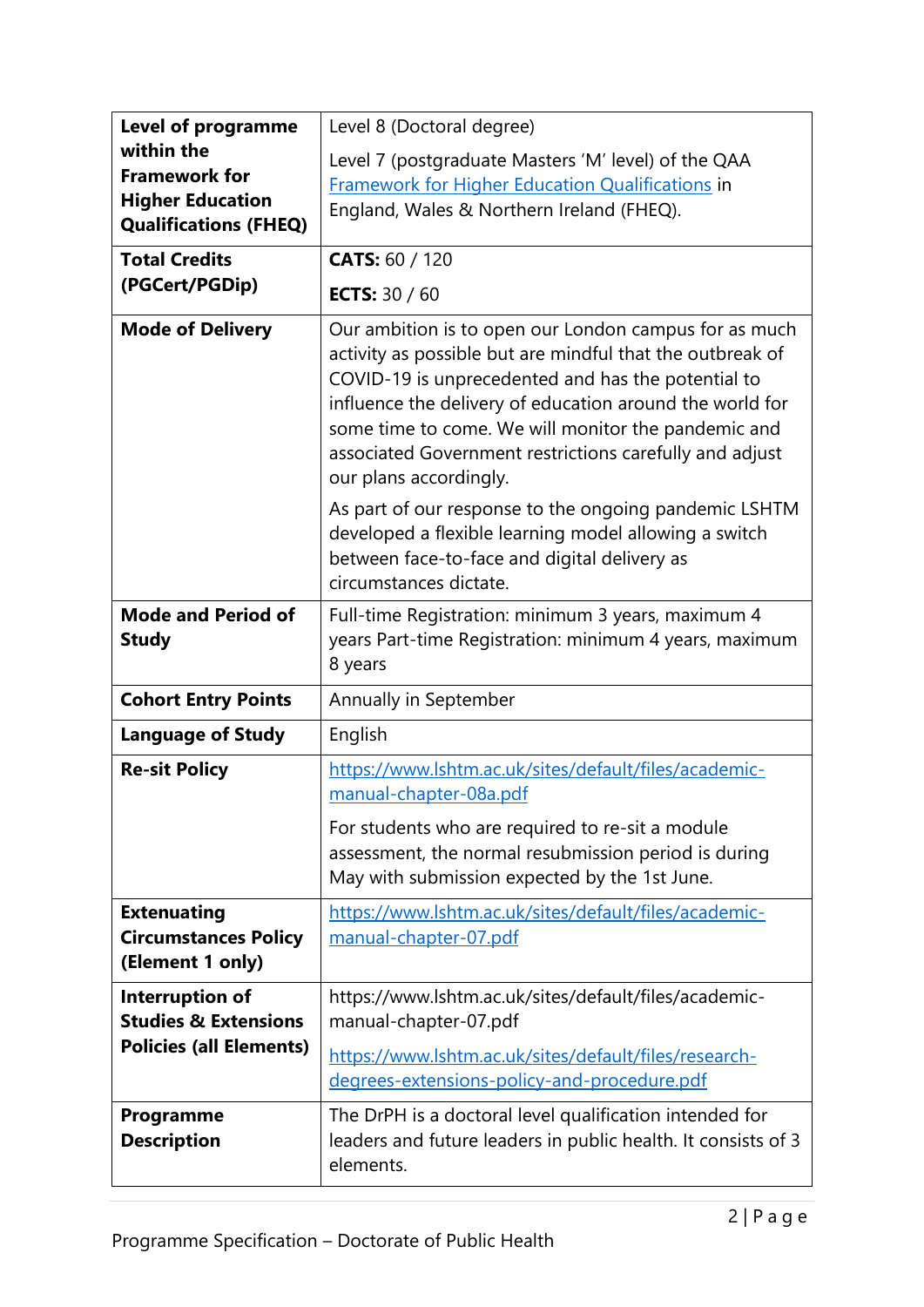| Element 1, the Taught Course component, consists of<br>two compulsory modules, taught in term 1. Evidence<br>Based Public Health Policy & Practice, and Understanding<br>Leadership, Management & Organisation.<br>Assessment of each is based on graded written<br>assignments.                                                                                                                                                                                                                                                                                                                                                                                                                                                                                                                                                                           |
|------------------------------------------------------------------------------------------------------------------------------------------------------------------------------------------------------------------------------------------------------------------------------------------------------------------------------------------------------------------------------------------------------------------------------------------------------------------------------------------------------------------------------------------------------------------------------------------------------------------------------------------------------------------------------------------------------------------------------------------------------------------------------------------------------------------------------------------------------------|
| Element 2, Research Study I, organisational and/or<br>policy analysis (OPA)                                                                                                                                                                                                                                                                                                                                                                                                                                                                                                                                                                                                                                                                                                                                                                                |
| This gives the opportunity to observe closely the<br>workings of a public health organisation or a policy<br>community, and from this develop a better<br>understanding of how to design and develop effective<br>public health organisations and/or shape public health<br>policy. The OPA usually involves 3-6 months' fieldwork<br>observing and analysing operations at a host<br>organisation or using the host organisation as a base<br>from which to explore the dynamics of a number of<br>organisations involved in shaping policy on a particular<br>aspect of public health. It is assessed on the basis of a<br>written report not exceeding 15,000 words. The OPA is<br>assessed internally to ensure that it is of a sufficiently<br>high standard to be formally assessed with Research<br>Study 2 (thesis) at an oral (viva) examination. |
| Element 3, Research Study II: a piece of research on any<br>subject related to public health (thesis)                                                                                                                                                                                                                                                                                                                                                                                                                                                                                                                                                                                                                                                                                                                                                      |
| The purpose is to learn about the role of research in<br>public health practice by undertaking a piece of high-<br>quality public health-relevant research. Before<br>commencing the research there is a DrPH Review, with a<br>written report (7,500 words), a seminar and an<br>assessment panel. This provides feedback to improve the<br>research, and identifies any students who may choose to,<br>or be better suited to, exit with a Postgraduate Certificate<br>(Taught Modules) or Postgraduate Diploma (Taught<br>Modules plus RSI).                                                                                                                                                                                                                                                                                                            |
| The thesis topic can be from any discipline or subject<br>area and the research must be original and make a<br>distinct contribution to the knowledge of your chosen<br>subject. You can choose to relate it to your OPA or not.<br>The thesis has a 60,000 word limit. The research thesis                                                                                                                                                                                                                                                                                                                                                                                                                                                                                                                                                                |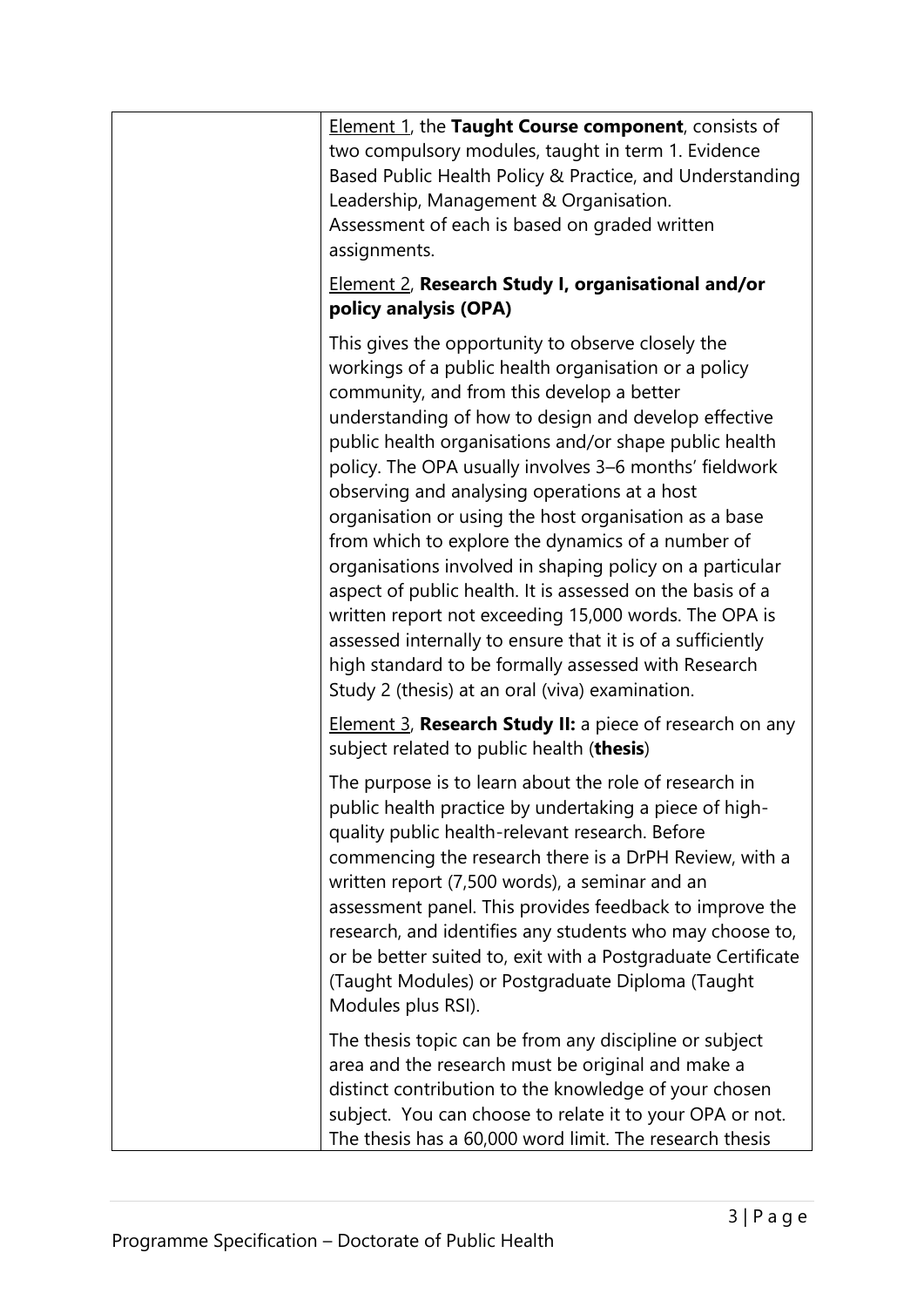|                                                                                        | and OPA are formally examined together at an oral<br>examination (viva).                                                                                                                                            |
|----------------------------------------------------------------------------------------|---------------------------------------------------------------------------------------------------------------------------------------------------------------------------------------------------------------------|
|                                                                                        | Elements 2 and 3, Research Studies I and II, are<br>undertaken after the submission of the assessed<br>assignments for Element 1. They cannot be formally<br>assessed until Element 1 has been successfully passed. |
| <b>Date of Introduction</b><br>of Programme<br>(month/year)                            | September 1996                                                                                                                                                                                                      |
| Date of production /<br>revision of this<br>programme<br>specification<br>(month/year) | November 2020                                                                                                                                                                                                       |

### **2. Programme Aims & Learning Outcomes**

#### **Educational aims of the programme**

The programme aims are to equip graduates with the knowledge and experience to deal with the particular challenges of understanding and using scientific knowledge in order to achieve public health gains, as well as the analytical and practical skills required by managers and leaders in public health. The rigour and volume of the total programme of work is at doctoral level, and appropriate to the personal development of public health professionals.

## **Programme Learning Outcomes**

**DrPH** *Taught modules, Research Studies I and II*

The award of DrPH (Level 8): is based on evidence of the student's demonstration of facility in four distinct areas:

- 1. The systematic acquisition and understanding of a substantial body of knowledge in Public Health Policy, Leadership and Management;
- 2. The ability to conceptualise, design and implement projects for the generation of new knowledge, applications or understanding at the forefront of the discipline, and to adjust the project design in the light of unforeseen problems;
- 3. A detailed understanding of applicable techniques for research and advanced academic enquiry; and
- 4. The creation and interpretation of new knowledge, through original research or other advanced scholarship.

**PGDip** *Taught modules (60 credits) and Research Study I (60 credits)*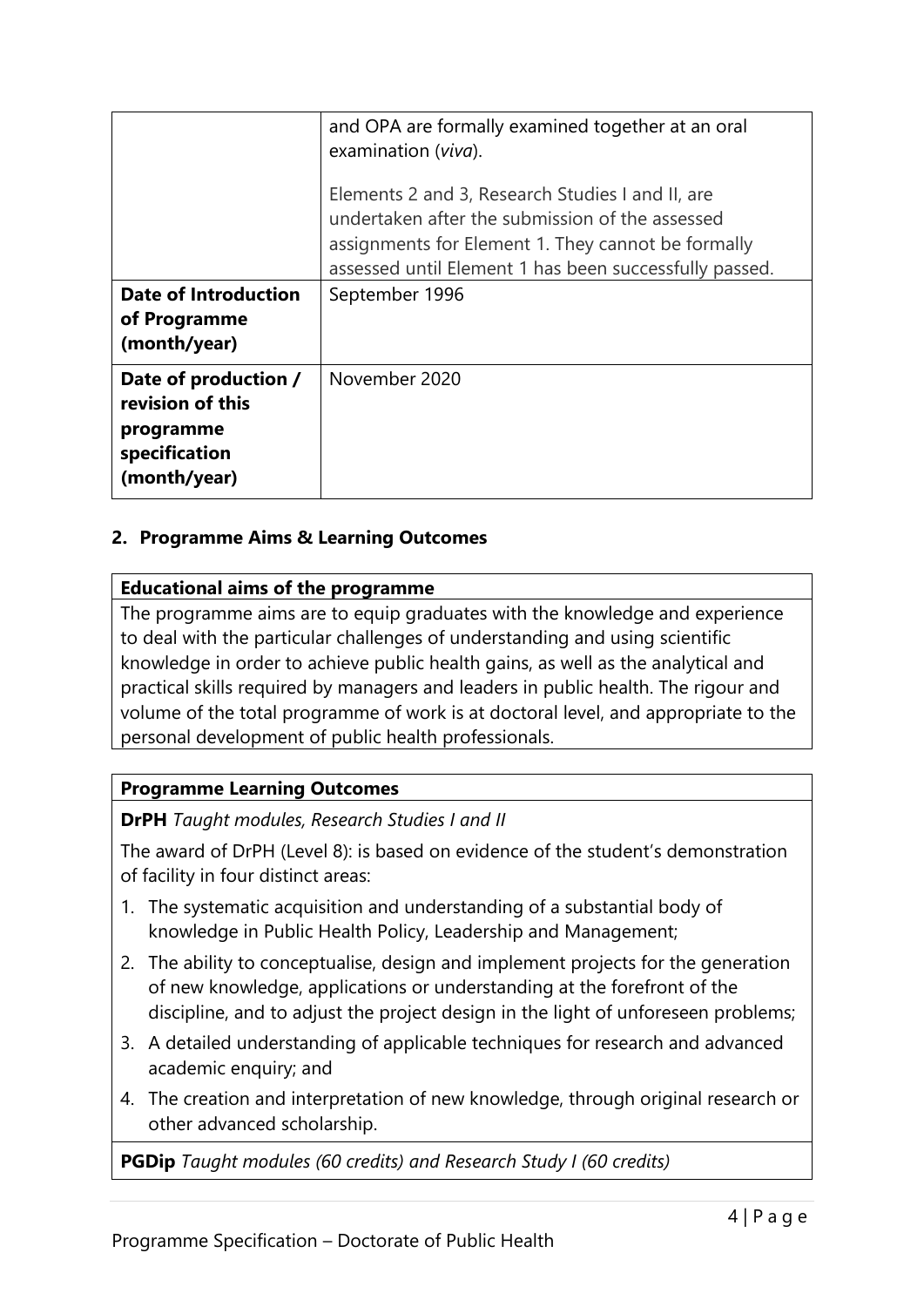The award of PGDip in Public Health Policy, Leadership and Management (Level 7): is based on evidence of the student's demonstration of facility in:

The systematic acquisition and understanding of a substantial body of knowledge in Public Health Policy, Leadership and Management and the satisfactory completion of a policy and/or organisationally focused piece of independent, applied research (RSI).

**PGCert** *Taught modules (60 credits)*

The award of PGCert in Public Health Policy, Leadership and Management (Level 7): is based on evidence of the student's demonstration of facility in:

The systematic acquisition and understanding of a substantial body of knowledge in Public Health Policy, Leadership and Management.

## **3. Programme Structure and features, modules, credit assignment and award requirements:**

| <b>Element</b> | <b>Year of Study</b><br>(Full Time) | <b>Module</b><br>Code | <b>Module Title</b>                                                                          | <b>Module Type</b><br>(compulsory or<br>recommended) | <b>Credits</b><br>(CATS) |
|----------------|-------------------------------------|-----------------------|----------------------------------------------------------------------------------------------|------------------------------------------------------|--------------------------|
| 1              | Year 1                              | 5001                  | Understanding<br>Leadership,<br>Management &<br>Organisation                                 | Compulsory                                           | 30                       |
|                |                                     | 5002                  | <b>Evidence Based</b><br><b>Public Health Policy</b><br>& Practice                           | Compulsory                                           | 30                       |
| $\overline{2}$ | Year 1 and 2                        | 5003                  | <b>Public Health</b><br>Research Study I<br>(RSI): Organisation<br>and/or Policy<br>Analysis | N/A                                                  | 60                       |
| $\overline{3}$ | Year 3-4                            | N/A                   | <b>Public Health</b><br>Research Study II<br>(RSII). (individually<br>agreed study)          | N/A                                                  | N/A                      |